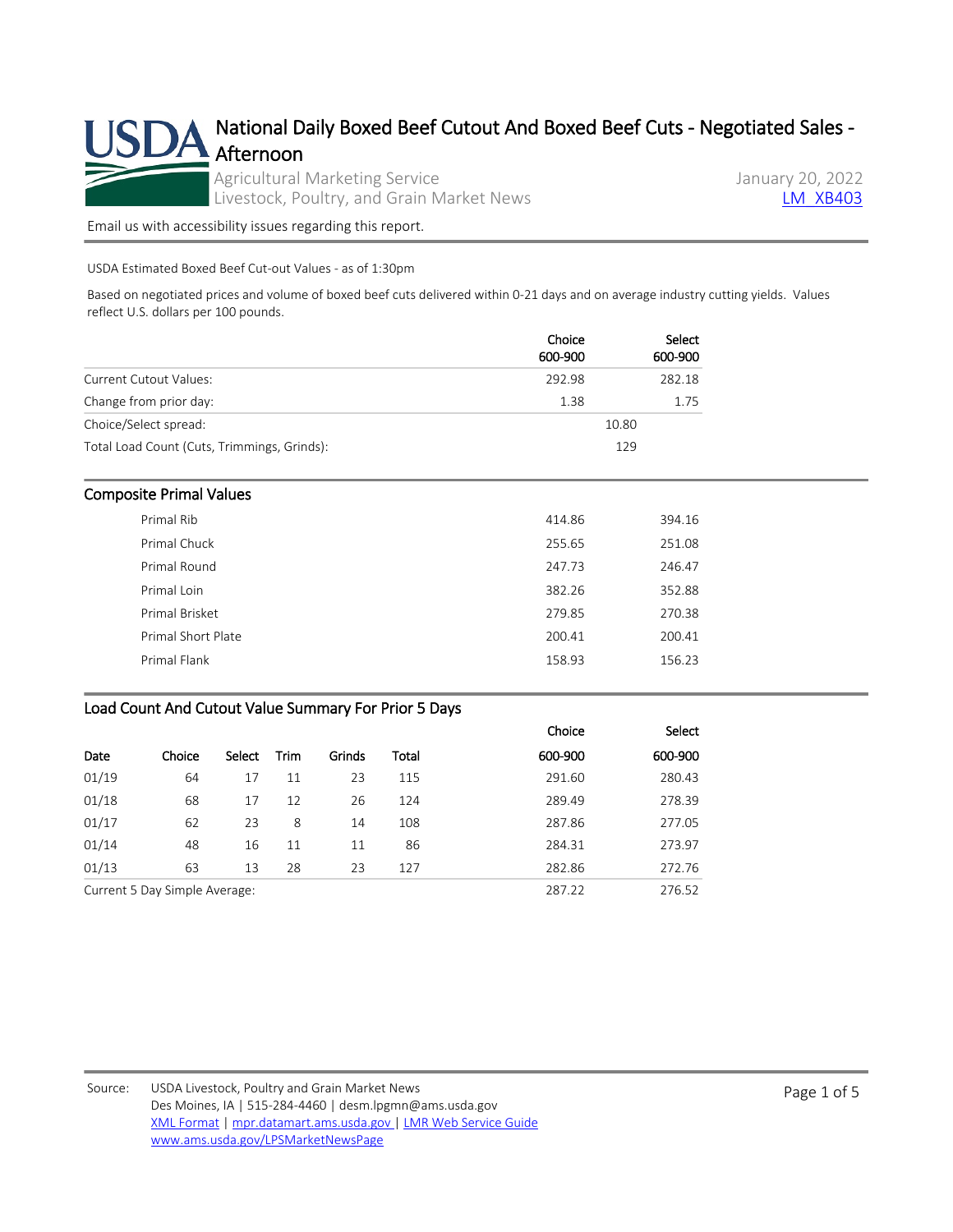

National Daily Boxed Beef Cutout And Boxed Beef Cuts - Negotiated Sales - Afternoon

Agricultural Marketing Service<br>
Livestock, Poultry, and Grain Market News<br>
Lanuary 20, 2022 Livestock, Poultry, and Grain Market News

[Email us with accessibility issues regarding this report.](mailto:mpr.lpgmn@ams.usda.gov?subject=508%20Issue)

# National Boxed Beef Cuts - Negotiated Sales

FOB Plant basis negotiated sales for delivery within 0-21 day period. Prior days sales after 1:30pm are included.

### Current Volume - (one load equals 40,000 pounds)

| 94.59 loads | 3,783,594 pounds |
|-------------|------------------|
| 14.45 loads | 578,193 pounds   |
| 3.88 loads  | 155,067 pounds   |
| 15.94 loads | 637,658 pounds   |
|             |                  |

## Choice Cuts, Fat Limitations 1-6 (IM) = Individual Muscle

| IMPS/FL |              | Sub-Primal                 | # of<br>Trades | <b>Total</b><br>Pounds | Price<br>Range    | Weighted<br>Average |
|---------|--------------|----------------------------|----------------|------------------------|-------------------|---------------------|
| 109E    | $\mathbf{1}$ | Rib, ribeye, lip-on, bn-in | 23             | 118,452                | 737.19 - 818.00   | 761.42              |
| 112A    | 3            | Rib, ribeye, bnls, light   | 11             | 36,628                 | 868.72 - 1,014.00 | 902.53              |
| 112A    | 3            | Rib, ribeye, bnls, heavy   | 26             | 38,152                 | 868.72 - 1,036.40 | 902.29              |
| 113C    | 1            | Chuck, semi-bnls, neck/off | $\overline{4}$ | 12,698                 | 295.00 - 313.54   | 303.15              |
| 114     | $\mathbf{1}$ | Chuck, shoulder clod       | 3              | 12,242                 | 298.00 - 310.00   | 299.51              |
| 114A    | 3            | Chuck, shoulder clod, trmd | 27             | 353,234                | 285.00 - 330.00   | 297.16              |
| 114D    | 3            | Chuck, clod, top blade     | 5              | 4,620                  | 635.00 - 637.00   | 636.64              |
| 114E    | 3            | Chuck, clod, arm roast     | 15             | 29,001                 | 421.00 - 426.00   | 423.85              |
| 114F    | 5            | Chuck, clod tender         | 17             | 42,495                 | 487.30 - 529.00   | 496.40              |
| 116A    | 3            | Chuck, roll, lxl, neck/off | 30             | 215,750                | 399.88 - 434.89   | 416.29              |
| 116B    | $\mathbf{1}$ | Chuck, chuck tender        | 30             | 100,403                | 342.65 - 370.00   | 352.03              |
| 916A    | 3            | Chuck, roll, retail ready  | 20             | 115,034                | 445.00 - 455.00   | 451.40              |
| 116G    | 4            | Chuck, flap                | 10             | 32,114                 | 820.00 - 867.50   | 849.50              |
| 120     | 1            | Brisket, deckle-off, bnls  | 45             | 653,424                | 370.00 - 448.00   | 398.99              |
| 120A    | 3            | Brisket, point/off, bnls   | $\overline{7}$ | 4,405                  | 718.00 - 741.00   | 734.33              |
| 123A    | 3            | Short Plate, short rib     | 11             | 106,671                | 630.00 - 809.70   | 654.26              |
| 130     | 4            | Chuck, short rib           | 23             | 42,244                 | 504.70 - 561.00   | 529.40              |
| 160     | 1            | Round, bone-in             |                |                        |                   |                     |
| 161     | $\mathbf{1}$ | Round, boneless            | $\mathbf 0$    | $\overline{0}$         | $0.00 - 0.00$     | 0.00                |
| 167A    | 4            | Round, knuckle, peeled     | 43             | 133,621                | 321.51 - 361.30   | 330.83              |
| 168     | $\mathbf{1}$ | Round, top inside round    | 8              | 26,263                 | 297.77 - 322.50   | 304.96              |
| 168     | 3            | Round, top inside round    | 29             | 366,020                | 288.00 - 335.00   | 307.58              |
| 169     | 5            | Round, top inside, denuded | 24             | 75,407                 | 351.00 - 401.00   | 356.27              |
| 169A    | 5            | Round, top inside, cap off | 3              | 19,319                 | 475.00 - 489.50   | 484.72              |
|         |              |                            |                |                        |                   |                     |

Source: USDA Livestock, Poultry and Grain Market News Des Moines, IA | 515-284-4460 | desm.lpgmn@ams.usda.gov [XML Format](https://mpr.datamart.ams.usda.gov/ws/report/v1/xb/LM_XB403?filter=%7B%22filters%22:%5B%7B%22fieldName%22:%22Report%20date%22,%22operatorType%22:%22EQUAL%22,%22values%22:%5B%221/20/2022%22%5D%7D%5D%7D) | [mpr.datamart.ams.usda.gov](https://mpr.datamart.ams.usda.gov/) | [LMR Web Service Guide](https://www.marketnews.usda.gov/mnp/assets/ls/USDA-LMR-WebService-Client-User-Guide-v1_prod.pdf) [www.ams.usda.gov/LPSMarketNewsPage](https://www.ams.usda.gov/LPSMarketNewsPage)

Page 2 of 5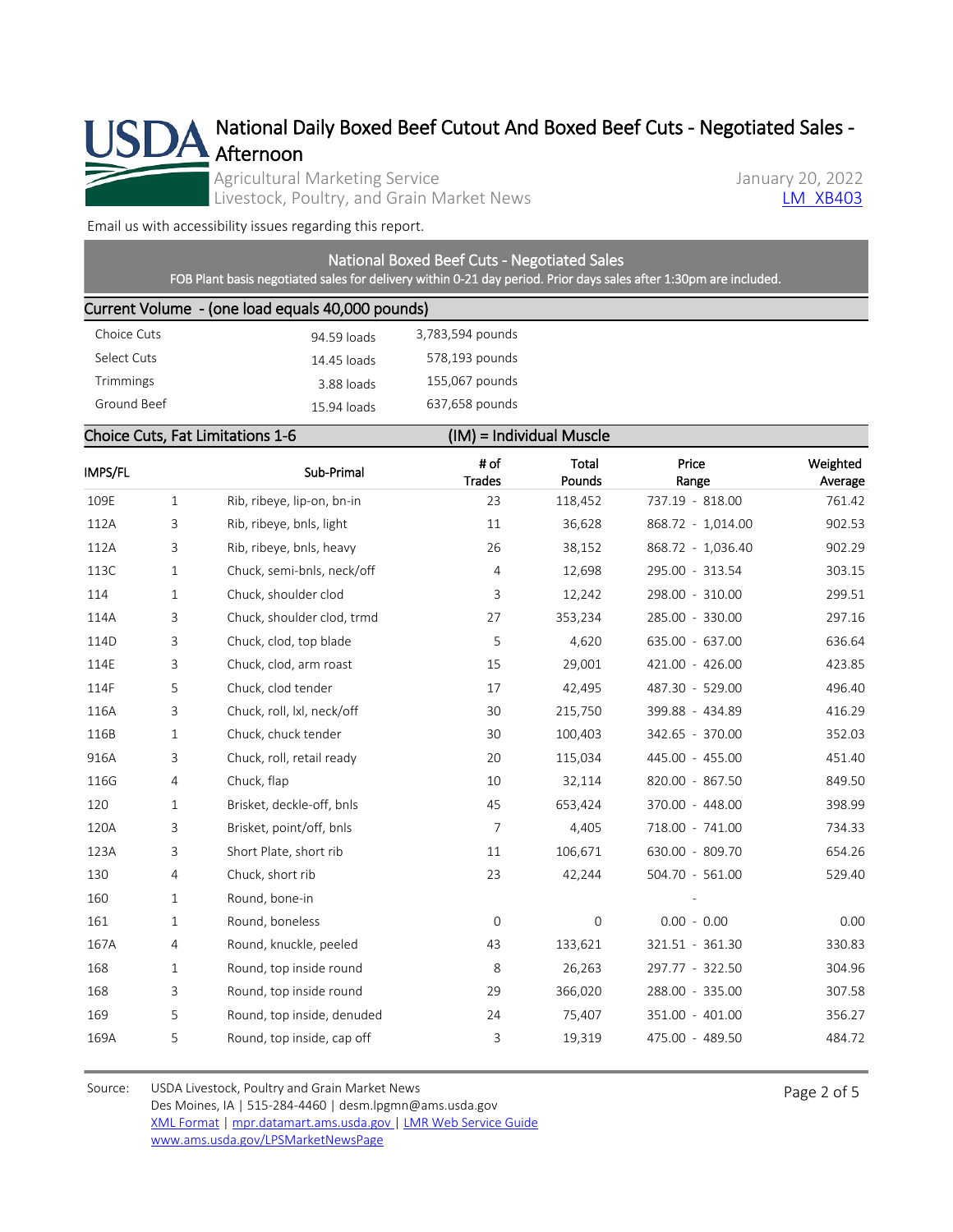# National Daily Boxed Beef Cutout And Boxed Beef Cuts - Negotiated Sales - Afternoon

Agricultural Marketing Service<br>
Livestock, Poultry, and Grain Market News<br>
LA XB403 Livestock, Poultry, and Grain Market News

[Email us with accessibility issues regarding this report.](mailto:mpr.lpgmn@ams.usda.gov?subject=508%20Issue)

SL

|      |   | $C$ alaat $C$ ute. $\Gamma$ at Limitations 1. $C$ |              | $(10.4)$ = $1$ ndividual Musala |                     |          |
|------|---|---------------------------------------------------|--------------|---------------------------------|---------------------|----------|
| 193  | 4 | Flank, flank steak                                | 25           | 46,952                          | 590.00 - 649.00     | 623.19   |
| 191A | 4 | Loin, butt tender, trimmed                        | 11           | 9,264                           | 1,222.00 - 1,260.00 | 1,233.13 |
| 189A | 4 | Loin, tndrloin, trmd, heavy                       | 33           | 59,265                          | 1,341.26 - 1,521.25 | 1,378.44 |
| 185D | 4 | Loin, sirloin, tri-tip, pld                       | 13           | 40,092                          | 596.00 - 675.00     | 616.42   |
| 185C | 1 | Loin, sirloin, tri-tip                            | 9            | 19,368                          | 392.00 - 435.00     | 418.86   |
| 185B | 1 | Loin, ball-tip, bnls, heavy                       | 13           | 93,994                          | 320.00 - 370.94     | 333.04   |
| 185A | 4 | Loin, bottom sirloin, flap                        | 18           | 42,092                          | 728.00 - 771.00     | 747.59   |
| 184B | 3 | Loin, top butt, CC                                | 3            | 35,812                          | 540.25 - 649.00     | 541.17   |
| 184  | 3 | Loin, top butt, boneless                          | 36           | 156,049                         | 404.00 - 455.00     | 435.14   |
| 184  | 1 | Loin, top butt, bnls, heavy                       |              |                                 |                     |          |
| 180  | 3 | Loin, strip, bnls, 0x1                            | 45           | 175,941                         | 695.00 - 754.89     | 730.07   |
|      | 1 | Loin, strip loin bnls. 1x1                        |              |                                 |                     |          |
| 175  | 3 | Loin, strip loin, 1x1                             |              |                                 |                     |          |
| 174  | 3 | Loin, short loin, 0x1                             | 34           | 79,270                          | 675.00 - 748.00     | 692.78   |
| 171C | 3 | Round, eye of round                               | 57           | 163,171                         | 343.00 - 371.10     | 347.87   |
| 171B | 3 | Round, outside round                              | 30           | 199,494                         | 318.00 - 355.00     | 324.82   |
| 170  | 1 | Round, bottom gooseneck                           |              |                                 |                     |          |
|      | 3 | Round, top inside, side off                       | $\mathbf{0}$ | $\Omega$                        | $0.00 - 0.00$       | 0.00     |

Select Cuts, Fat Limitations 1-6 (IM) = Individual Muscle

| IMPS/FL |              | Sub-Primal                 | # of<br><b>Trades</b> | Total<br>Pounds | Price<br>Range  | Weighted<br>Average |
|---------|--------------|----------------------------|-----------------------|-----------------|-----------------|---------------------|
| 109E    | 1            | Rib, ribeye, lip-on, bn-in | 9                     | 63,767          | 692.00 - 740.50 | 732.11              |
| 112A    | 3            | Rib, ribeye, bnls, light   | 3                     | 2,512           | 820.00 - 843.00 | 833.34              |
| 112A    | 3            | Rib, ribeye, bnls, heavy   | 7                     | 13,016          | 810.00 - 840.00 | 813.26              |
| 113C    | $\mathbf{1}$ | Chuck, semi-bnls, neck/off |                       |                 |                 |                     |
| 114     | 1            | Chuck, shoulder clod       | 3                     | 4,034           | 291.88 - 309.00 | 293.32              |
| 114A    | 3            | Chuck, shoulder clod, trmd | 7                     | 51,454          | 285.00 - 329.70 | 298.56              |
| 114D    | 3            | Chuck, clod, top blade     | 0                     | $\mathbf 0$     | $0.00 - 0.00$   | 0.00                |
| 114E    | 3            | Chuck, clod, arm roast     | $\mathbf{O}$          | $\Omega$        | $0.00 - 0.00$   | 0.00                |
| 114F    | 5            | Chuck, clod tender         | 4                     | 13,244          | 479.00 - 500.00 | 490.35              |
| 116A    | 3            | Chuck, roll, lxl, neck/off | 8                     | 14,847          | 384.66 - 421.00 | 403.38              |
| 116B    | 1            | Chuck, chuck tender        |                       |                 |                 |                     |
| 916A    | 3            | Chuck, roll, retail ready  |                       |                 |                 |                     |
| 116G    | 4            | Chuck, flap                | 4                     | 22,148          | 735.00 - 789.00 | 735.90              |
| 120     | 1            | Brisket, deckle-off, bnls  | 3                     | 7,263           | 370.00 - 430.00 | 379.51              |

Source: USDA Livestock, Poultry and Grain Market News Des Moines, IA | 515-284-4460 | desm.lpgmn@ams.usda.gov [XML Format](https://mpr.datamart.ams.usda.gov/ws/report/v1/xb/LM_XB403?filter=%7B%22filters%22:%5B%7B%22fieldName%22:%22Report%20date%22,%22operatorType%22:%22EQUAL%22,%22values%22:%5B%221/20/2022%22%5D%7D%5D%7D) | [mpr.datamart.ams.usda.gov](https://mpr.datamart.ams.usda.gov/) | [LMR Web Service Guide](https://www.marketnews.usda.gov/mnp/assets/ls/USDA-LMR-WebService-Client-User-Guide-v1_prod.pdf) [www.ams.usda.gov/LPSMarketNewsPage](https://www.ams.usda.gov/LPSMarketNewsPage)

Page 3 of 5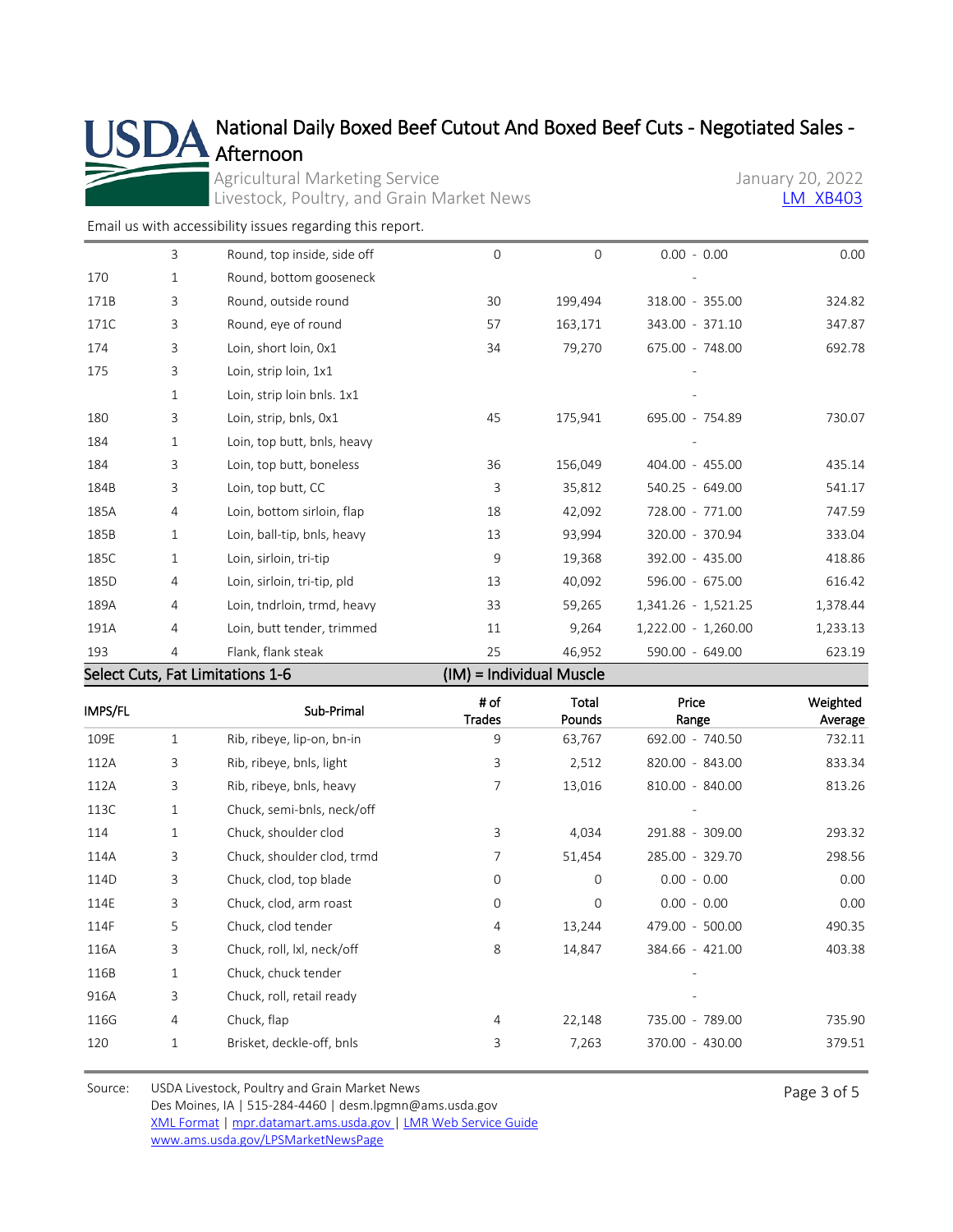

# National Daily Boxed Beef Cutout And Boxed Beef Cuts - Negotiated Sales -

Agricultural Marketing Service<br>
Livestock, Poultry, and Grain Market News<br>
LA XB403 Livestock, Poultry, and Grain Market News

[Email us with accessibility issues regarding this report.](mailto:mpr.lpgmn@ams.usda.gov?subject=508%20Issue)

| 120A | 3                           | Brisket, point/off, bnls                                                     | $\mathsf{O}\xspace$ | 0                | $0.00 - 0.00$       | 0.00     |
|------|-----------------------------|------------------------------------------------------------------------------|---------------------|------------------|---------------------|----------|
| 123A | 3                           | Short Plate, short rib                                                       | 10                  | 16,101           | 630.00 - 743.00     | 665.89   |
| 130  | 4                           | Chuck, short rib                                                             | 3                   | 13,798           | 475.50 - 543.20     | 485.66   |
| 160  | 1                           | Round, bone-in                                                               | $\mathbf{0}$        | $\mathbf{O}$     | $0.00 - 0.00$       | 0.00     |
| 161  | 1                           | Round, boneless                                                              | $\mathsf{O}\xspace$ | 0                | $0.00 - 0.00$       | 0.00     |
| 167A | 4                           | Round, knuckle, peeled                                                       | 6                   | 14,667           | 319.00 - 340.00     | 327.12   |
| 168  | 1                           | Round, top inside round                                                      |                     |                  |                     |          |
| 168  | 3                           | Round, top inside round                                                      | 7                   | 65,658           | 305.00 - 329.70     | 307.62   |
| 169  | 5                           | Round, top inside, denuded                                                   |                     |                  |                     |          |
| 169A | 5                           | Round, top inside, cap off                                                   | 0                   | $\mathbf 0$      | $0.00 - 0.00$       | 0.00     |
|      | 3                           | Round, top inside, side off                                                  | 0                   | 0                | $0.00 - 0.00$       | 0.00     |
| 170  | 1                           | Round, bottom gooseneck                                                      |                     |                  |                     |          |
| 171B | 3                           | Round, outside round                                                         | 10                  | 66,888           | 317.96 - 355.00     | 323.57   |
| 171C | 3                           | Round, eye of round                                                          | 5                   | 7,183            | 331.60 - 360.00     | 342.41   |
| 174  | 3                           | Loin, short loin, 0x1                                                        |                     |                  |                     |          |
| 175  | 3                           | Loin, strip loin, 1x1                                                        |                     |                  |                     |          |
|      | 1                           | Loin, strip loin bnls. 1x1                                                   | $\mathsf{O}\xspace$ | 0                | $0.00 - 0.00$       | 0.00     |
| 180  | 3                           | Loin, strip, bnls, 0x1                                                       | 9                   | 24,573           | 610.00 - 669.89     | 632.70   |
| 184  | 1                           | Loin, top butt, bnls, heavy                                                  |                     |                  |                     |          |
| 184  | 3                           | Loin, top butt, boneless                                                     | 5                   | 10,540           | 393.58 - 409.00     | 395.31   |
| 184B | 3                           | Loin, top butt, CC                                                           | $\mathbf 0$         | 0                | $0.00 - 0.00$       | 0.00     |
| 185A | 4                           | Loin, bottom sirloin, flap                                                   | 11                  | 16,714           | 678.00 - 727.00     | 713.60   |
| 185B | 1                           | Loin, ball-tip, bnls, heavy                                                  | 6                   | 30,954           | 291.26 - 330.00     | 315.99   |
| 185C | 1                           | Loin, sirloin, tri-tip                                                       |                     |                  |                     |          |
| 185D | 4                           | Loin, sirloin, tri-tip, pld                                                  | $\mathsf{O}\xspace$ | $\boldsymbol{0}$ | $0.00 - 0.00$       | 0.00     |
| 189A | 4                           | Loin, tndrloin, trmd, heavy                                                  | 4                   | 3,485            | 1,339.00 - 1,383.04 | 1,349.79 |
| 191A | 4                           | Loin, butt tender, trimmed                                                   |                     |                  |                     |          |
| 193  | 4                           | Flank, flank steak                                                           | 3                   | 7,703            | 590.00 - 624.49     | 591.88   |
|      |                             | Choice, Select & Ungraded Cuts, Fat Limitations 1-6 (IM) = Individual Muscle |                     |                  |                     |          |
|      | 121D 4 Plate, Inside Skirt  |                                                                              | 15                  | 22,471           | 599.85 - 625.00     | 605.57   |
|      | 121C 4 Plate, Outside Skirt |                                                                              | 15                  | 21,299           | 579.00 - 670.00     | 644.87   |
|      |                             | 121E 6 Plate, Outside Skirt, pld                                             | 13                  | 21,492           | 951.02 - 1,005.00   | 967.83   |
|      | 4 Cap and Wedge Meat        |                                                                              | 10                  | 48,024           | 370.00 - 436.10     | 394.83   |
|      | 4 Pectoral Meat             |                                                                              | 24                  | 38,298           | 400.97 - 436.10     | 415.82   |
|      |                             | GB - Steer/Heifer Source - 10 Pound Chub Basis- Coarse & Fine Grind          |                     |                  |                     |          |

Source: USDA Livestock, Poultry and Grain Market News Des Moines, IA | 515-284-4460 | desm.lpgmn@ams.usda.gov [XML Format](https://mpr.datamart.ams.usda.gov/ws/report/v1/xb/LM_XB403?filter=%7B%22filters%22:%5B%7B%22fieldName%22:%22Report%20date%22,%22operatorType%22:%22EQUAL%22,%22values%22:%5B%221/20/2022%22%5D%7D%5D%7D) | [mpr.datamart.ams.usda.gov](https://mpr.datamart.ams.usda.gov/) | [LMR Web Service Guide](https://www.marketnews.usda.gov/mnp/assets/ls/USDA-LMR-WebService-Client-User-Guide-v1_prod.pdf) [www.ams.usda.gov/LPSMarketNewsPage](https://www.ams.usda.gov/LPSMarketNewsPage)